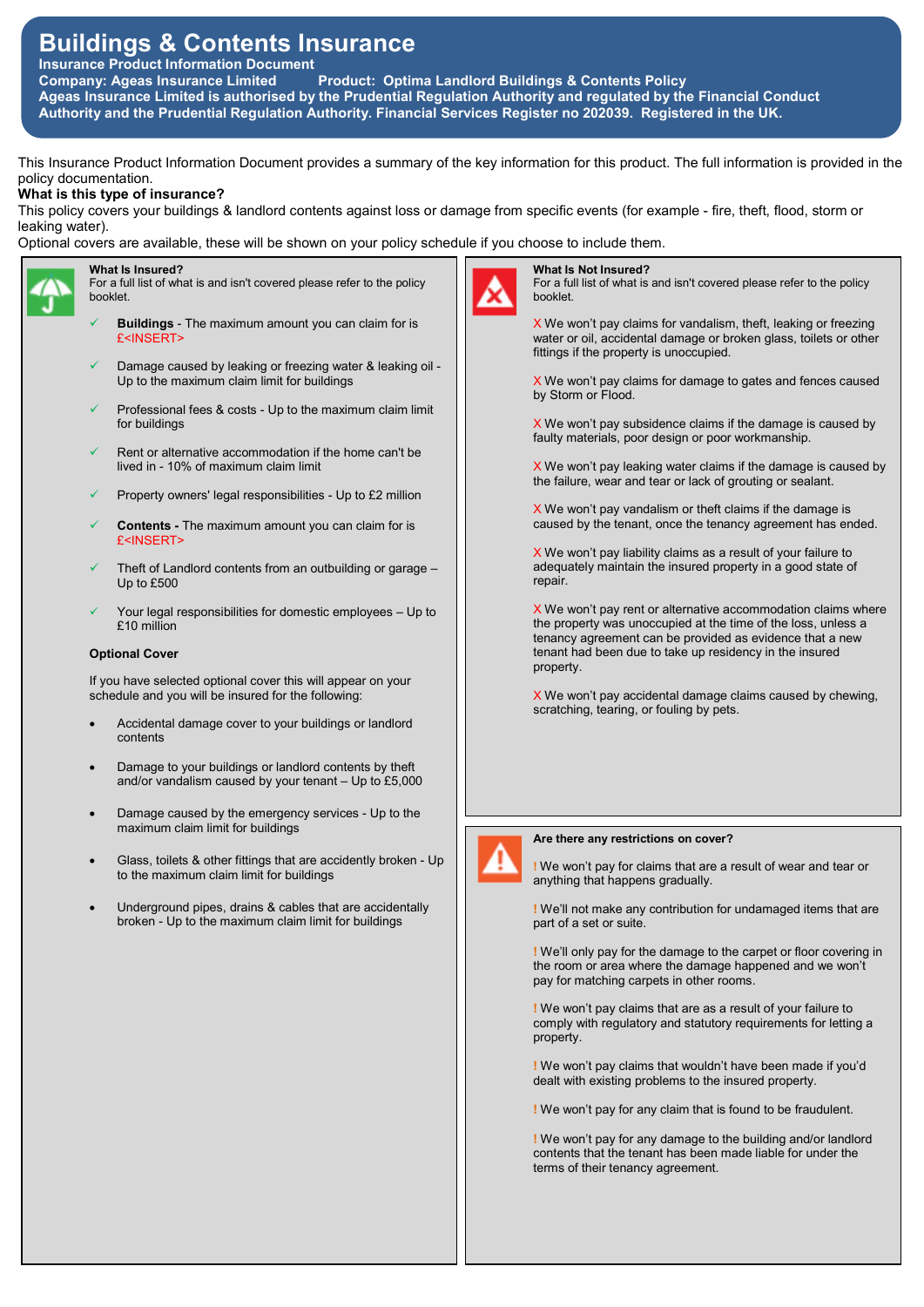### Where am I covered?

UK, Channel Islands and the Isle of Man.

#### What are my obligations?

- You must provide us with honest, accurate and complete information, and inform us without delay of any changes in your situation. In the event of a claim, you must notify us as soon as possible.
- You'll need to let us negotiate, defend or settle any disputes or claims on your behalf. You'll also need to let us take legal action in your name to get back any payment we've made under this policy.
- It's really important that you're honest with us when you're buying a policy or making a claim. Providing wrong or misleading information that you know could either help you gain financially, or us suffer a financial loss, is fraud and pushes up the cost of insurance for all customers.
- In some cases, the insurer may apply an endorsement to the policy, setting out, for example, security requirements. It's really important that you follow any terms set out in endorsements, as if you don't, you may not be covered in the event of a claim. If any endorsements apply to you, these will be explained to you (or displayed on-line) before you buy, and will also be shown on the policy schedule that you will receive after you buy.

#### When and how do I pay?

Please contact your broker for details.

#### When does the cover start and end?

This policy runs for 12 months and starts with effect from XX/XX/XXXX and will run until the renewal date of XX/XX/XXXX.



How do I cancel the contract?

Please contact your broker to cancel your policy. Cancellation within 14 days

You have 14 days from either the purchase date of the policy or the date you receive the policy document (whichever date is later) to cancel the cover. Providing a claim has not been made, a full refund of premium will be provided. An administration fee of £7.50 will be applied.

#### Cancellation after 14 days

You can cancel the policy any time after the 14 days, providing no claim has been made we will refund a percentage of the premium paid in proportion to the period of insurance left unused. A cancellation fee of £7.50 will be applied.